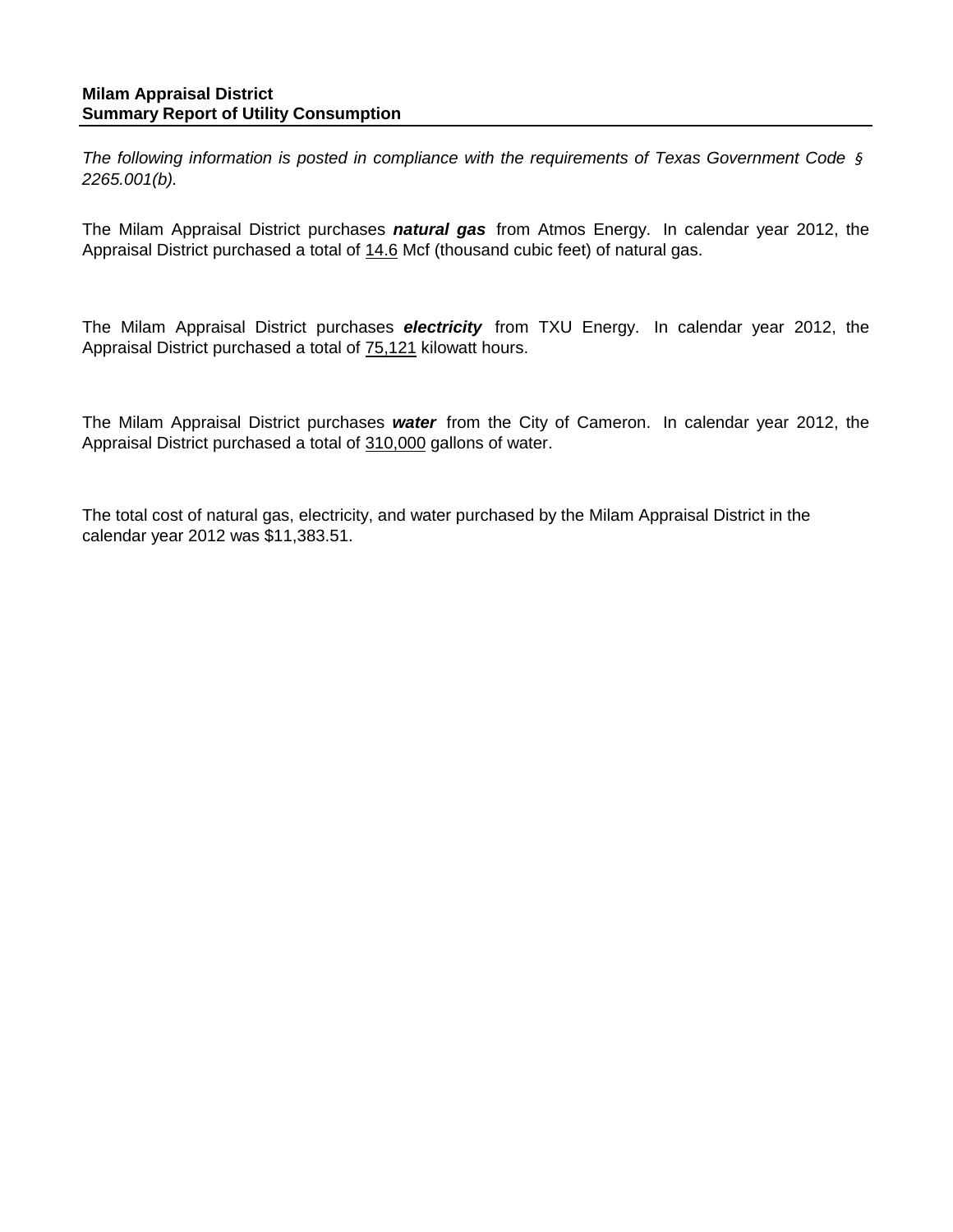## *Gas - 2012*

| Month<br>Paid | <b>Usage Period</b>      | <b>Meter</b><br>Reading | <b>Usage</b><br><b>MCF</b> | <b>Energy</b><br>Charge |        | <b>Monthly</b><br>Cost |        |
|---------------|--------------------------|-------------------------|----------------------------|-------------------------|--------|------------------------|--------|
|               | <b>Previous Reading</b>  | 90.6                    |                            |                         |        |                        |        |
| Jan           | 12/06/2011 to 01/09/2012 | 96.7                    | 6.1                        | \$                      | 1.0217 | \$                     | 58.81  |
| Feb           | 01/09/2012 to 02/06/2012 | 101.6                   | 4.9                        | \$                      | 1.0217 |                        | 48.69  |
| Mar           | 02/06/2012 to 03/06/2012 | 105.1                   | 3.5                        | \$                      | 1.0217 |                        | 37.27  |
| Apr           | 03/06/2012 to 04/09/2012 | 105.1                   |                            | \$                      |        |                        | 19.83  |
| May           | 04/09/2012 to 05/07/2012 | 105.1                   |                            | \$                      |        |                        | 19.03  |
| Jun           | 05/07/2012 to 06/07/2012 | 105.1                   |                            | \$                      |        |                        | 19.03  |
| Jul           | 06/07/2012 to 07/09/2012 | 105.1                   |                            | \$                      |        |                        | 19.03  |
| Aug           | 07/09/2012 to 08/09/2012 | 105.1                   |                            | \$                      |        |                        | 20.32  |
| Sep           | 08/09/2012 to 09/06/2012 | 105.1                   |                            | \$                      |        |                        | 17.92  |
| Oct           | 09/06/2012 to 10/08/2012 | 105.2                   | 0.1                        | \$                      | 1.0217 |                        | 19.76  |
| Nov           | 10/08/2012 to 11/06/2012 | 105.2                   |                            | \$                      |        |                        | 19.12  |
| <b>Dec</b>    | 11/06/2012 to 12/06/2012 | 105.2                   |                            | \$                      |        |                        | 19.12  |
|               | Total                    |                         | 14.6                       |                         |        | \$                     | 317.93 |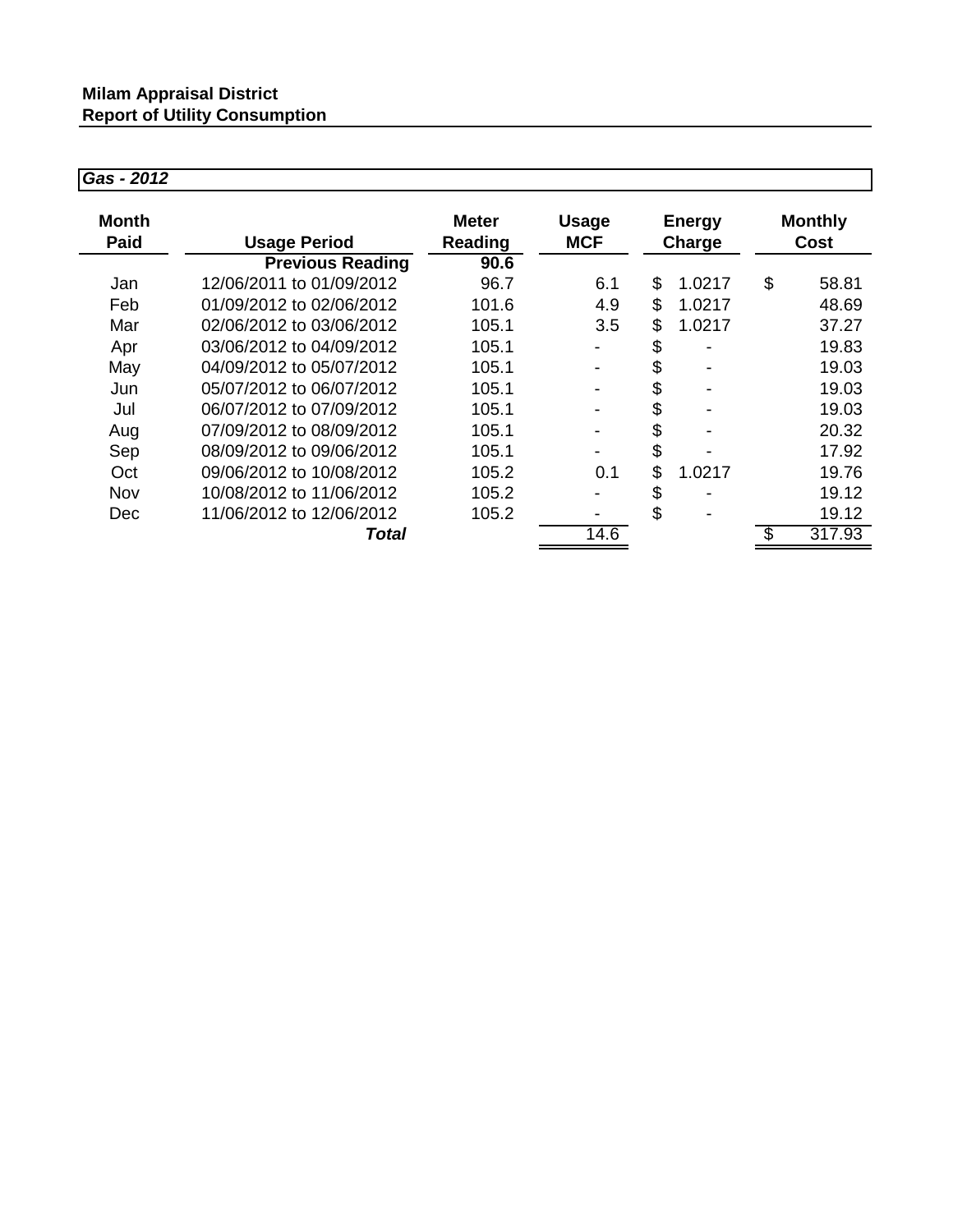## *Electricity - 2012*

| Month<br>Paid | <b>Usage Period</b>      | <b>Meter</b><br><b>Reading</b> | <b>Usage</b><br>Kwh | <b>Energy</b><br>Charge |  | <b>Monthly</b><br>Cost |           |
|---------------|--------------------------|--------------------------------|---------------------|-------------------------|--|------------------------|-----------|
|               | <b>Previous Reading</b>  | 26,374                         |                     |                         |  |                        |           |
| Jan           | 11/22/2011 to 12/26/2011 | 32,037                         | 5,663               | \$<br>0.1070            |  | \$                     | 834.56    |
| Feb           | 12/27/2011 to 01/25/2012 | 36,996                         | 4,959               | \$<br>0.1070            |  |                        | 739.43    |
| Mar           | 01/26/2012 to 02/23/2012 | 41,824                         | 4,828               | \$<br>0.1070            |  |                        | 725.19    |
| Apr           | 02/24/2012 to 03/25/2012 | 45,297                         | 3,473               | \$<br>0.1070            |  |                        | 574.46    |
| May           | 03/26/2012 to 04/24/2012 | 50,865                         | 5,568               | \$<br>0.1070            |  |                        | 829.42    |
| Jun           | 04/25/2012 to 05/23/2012 | 57,248                         | 6,383               | \$<br>0.1070            |  |                        | 918.08    |
| Jul           | 05/24/2012 to 06/24/2012 | 65,068                         | 7,820               | \$<br>0.1070            |  |                        | 1,081.16  |
| Aug           | 06/25/2012 to 07/24/2012 | 73,866                         | 8,798               | \$<br>0.1070            |  |                        | 1,201.08  |
| Sep           | 07/25/2012 to 08/22/2012 | 85,910                         | 12,044              | \$<br>0.1070            |  |                        | 1,561.00  |
| Oct           | 08/23/2012 to 09/23/2012 | 93,362                         | 7,452               | \$<br>0.1070            |  |                        | 1,058.24  |
| Nov           | 09/24/2012 to 10/22/2012 | 97,936                         | 4,574               | \$<br>0.0875            |  |                        | 701.03    |
| <b>Dec</b>    | 10/23/2012 to 11/20/2012 | 1,495                          | 3,559               | \$<br>0.0875            |  |                        | 586.93    |
|               | Total                    |                                | 75,121              |                         |  |                        | 10,810.58 |

1 - New contract thru 9/23/2015 - changed from Sensible Choice Texas EarthWise <sup>SM</sup> to Business Secure <sup>SM</sup>